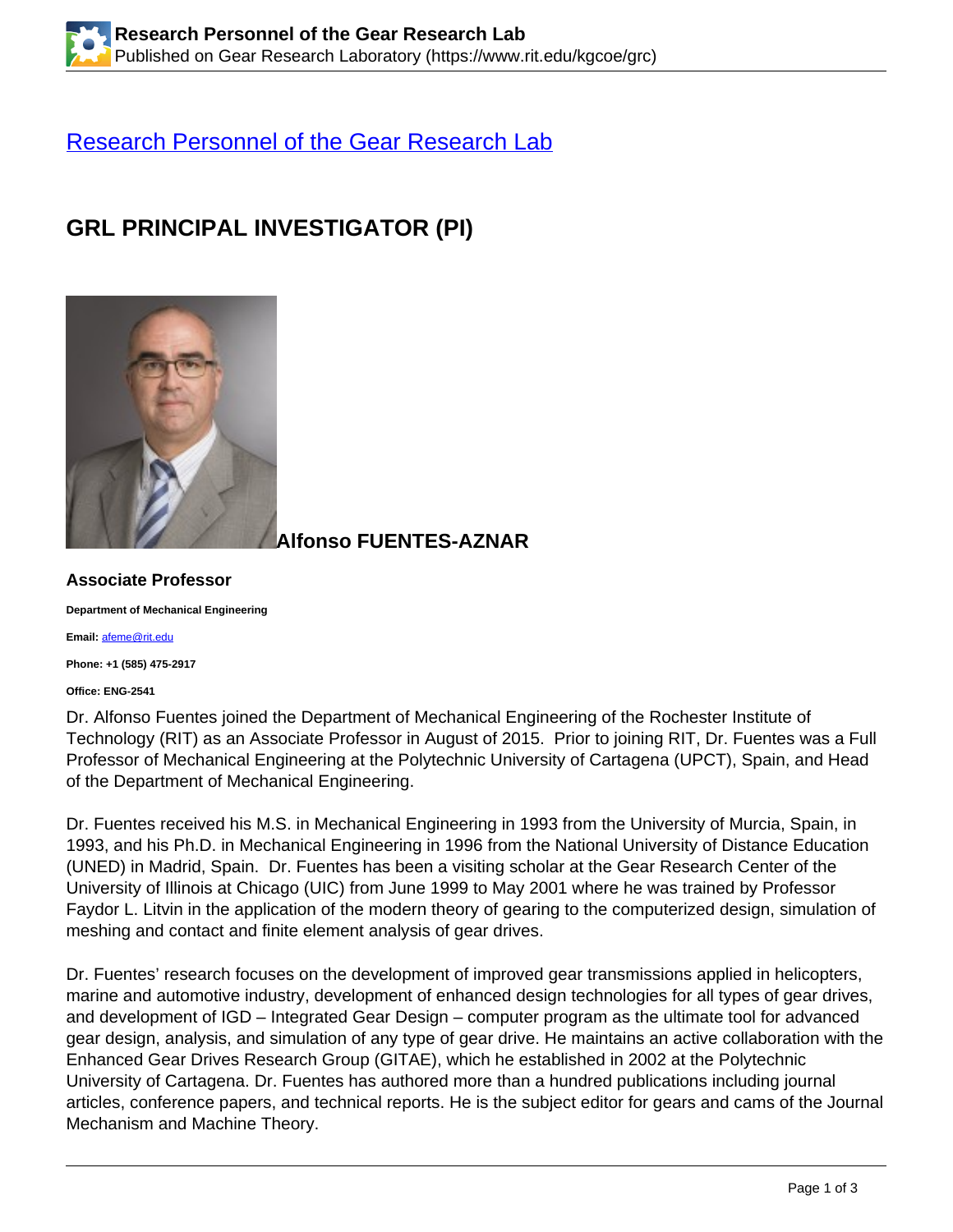# **GRL INTERNATIONAL COLLABORATOR**



**Ignacio GONZALEZ-PEREZ**

### **Full Professor**

**Polytechnic University of Cartagena (UPCT)**

**Department of Mechanical Engineering**

**Cartagena, Spain**

#### **Email:** [ignacio.gonzalez@upct.es](mailto:ignacio.gonzalez@upct.es)

Dr. Gonzalez-Perez received his M.S. in Mechanical Engineering in 1999 from the University of Murcia (UM), Spain, and his PhD in Mechanical Engineering in 2003 from the Polytechnic University of Cartagena (UPCT), Spain. He was promoted to Associate Professor at UPCT in the year 2009 and to Full Professor in the year 2020. He has been a visiting scholar at the Gear Research Center of the University of Illinois at Chicago (UIC) from October 2001 to October 2003, being trained by Professor Faydor L. Litvin in the design and analysis of gear drives through the application of the modern theory of gearing. He has been a visiting scientist at the Gear Research Department of Yamaha Motor Company in Japan from June 2005 to November 2005, collaborating with Mr. Kenichi Hayasaka in the testing of new designs of helical gear drives with localized bearing contact. He has been a visiting scholar at the Gear Research Laboratory of the Rochester Institute of Technology (RIT) from February 2017 to June 2017, collaborating with Professor Alfonso Fuentes in the implementation of efficient finite element models of gear drives. He is the Principal Investigator of the Enhanced Gear Drives Research Group and Head of the Department of Mechanical Engineering at UPCT since the year 2015. He keeps an active collaboration with Dr. Fuentes in the development of IGD – Integrated Gear Design – computer program. He has authored more than eighty publications in the areas of design, simulation of meshing, and contact analysis of gear drives, among them 30 are peer-reviewed articles.

## **GRL VISITING SCHOLARS**

### **CURRENT VISITING SCHOLARS/STUDENTS:**